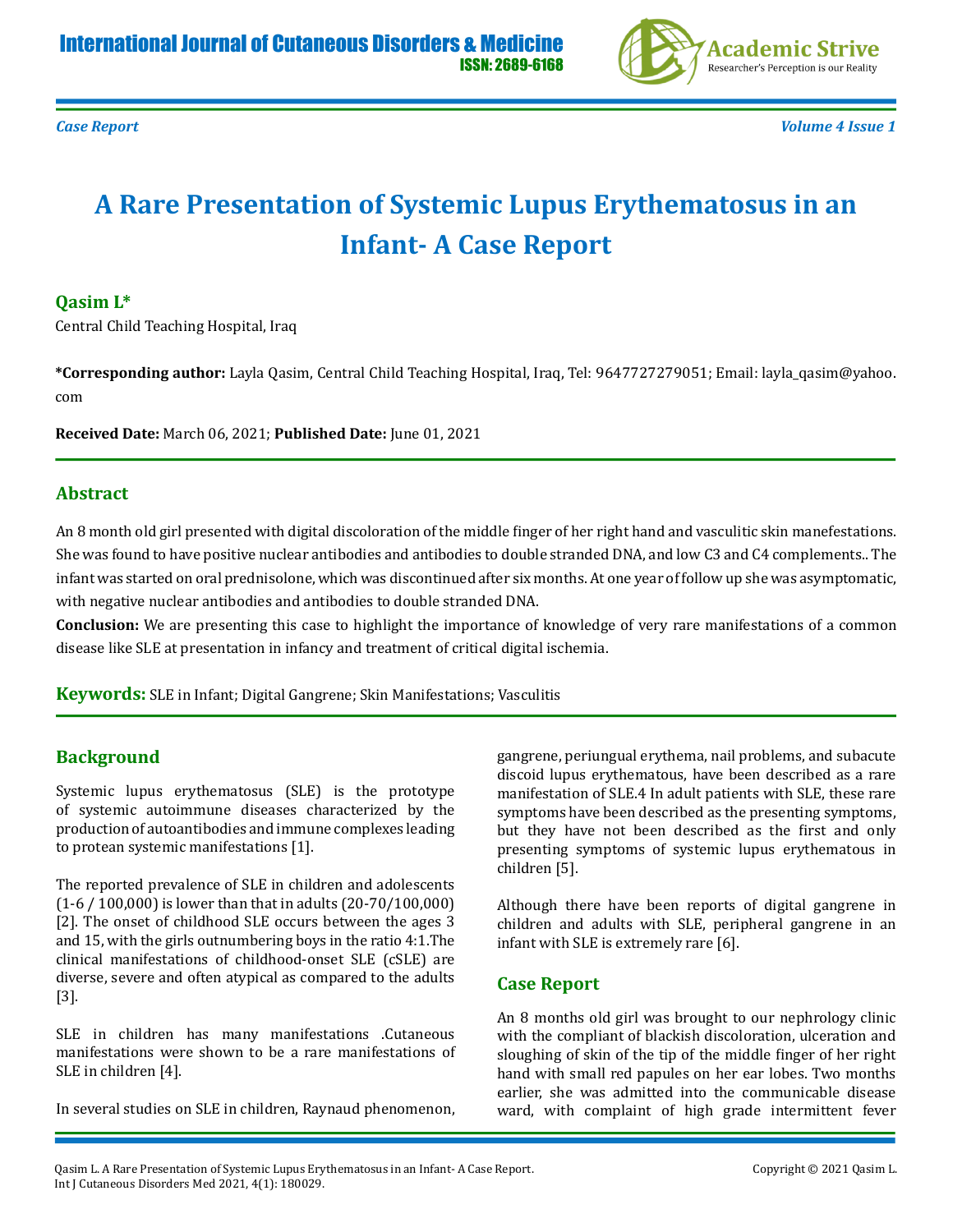# International Journal of Cutaneous Disorders & Medicine

relieved by antipyretic, decrease activity and poor feeding with noticeable weight loss, considered as a case of sepsis and was treated with empirical antibiotics for two weeks. Sudden bluish (cyanotic) discoloration was noticed on the fingers tips of both hands followed by sloughing, ulcerating and an associated purpuric-petichial skin rash on both hands and feet. All the pregangrenous changes resolved without any intervention and with no sequels, except for the middle finger of her right hand.

Asking the mother about her child's past medical history, she recalled the appearance of red papules on the right and left side of the scalp (at age of 3 months ), that have been faded spontaneously then returned one month later but bigger than the previous one which also been faded without treatment.

Apart from these complaints there was no history of photosensitivity, joint pain, oral ulcer and seizure. The patient was a product of normal pregnancy and delivery of non-consanguineous marriage, lived in a rural area. Past history and family history was noncontributory. No history of trauma.

At admission child was febrile with temperature-38 C, heart rate was 100/min, respiratory rate was 20/min, blood pressure was 85/60 mm of Hg and capillary refill time was <3 second. Her Weight was 6.5 kg which is below 5th percentile. Her length was 63 cm below 5th percentile. OFC was 42.5 cm which is on 25th percentile. General physical examination was normal except for a blackish discoloration and sloughing of skin of the tip of the middle finger of her right hand without a line of demarcation with normal arterial pulsation (Figure 1). A small (1/2 cm) red papules on her ear lobes (Figure 2). Purpuric and petechial rash all over both hands and feet (Figure 3). Systemic examination was apparently normal. All peripheral pulses were palpable.



**Figure 1:** Blacked, Ulcerated and Sloughed Tip of Middle Finger of Right Hand.



**Figure 2:** Small Red Papules over the Ear Lobe.



**Figure 3:** Purpuric and petechial rash over feet.

Her investigation showed haemoglobin-10.7g/dl total leucocyte count – 7.7\*10^9/L (neutrophil-78%, lymphocyte-16%) and platelets were 500\*10^3/L. Peripheral smear showed microcytic hypochromic anemia with reticulocyte count was 1.5%. PT 11(n.13) INR 1 (n.1.2), PTT-23(n.31). Urea-9mg /dl creatinine-0.5mg/dl, sodium-145meq/L, potassium -4.2 meq/L. SGPT-45 IU, SGOT- 40 IU. C - reactive protein -55 mg/dl (high), ESR was 80 mm in 1st hour (elevated). Urine routine and microscopic examination was normal and urine and blood culture was sterile. 24 hour urine protein was 125 mg. Antinuclear antibody level was 1.6 IU (>1.2 +ve) (homogenous pattern), Anti ds DNA IgM positive 41.3 IU (>30 +ve), Anti ds DNA IgG positive 98.4 IU (>30 +ve), and C3 84 mg/dl (90-180), C4 2 mg/dl (10- 40) l. Viral markers (HIV, HbsAg, and HCV) were negative. ANCA, Rheumatoid factor was negative. Work up for ant phospholipid antibody syndrome (anticardiolipin antibody, lupus anticoagulant) was negative. Negative comb's test.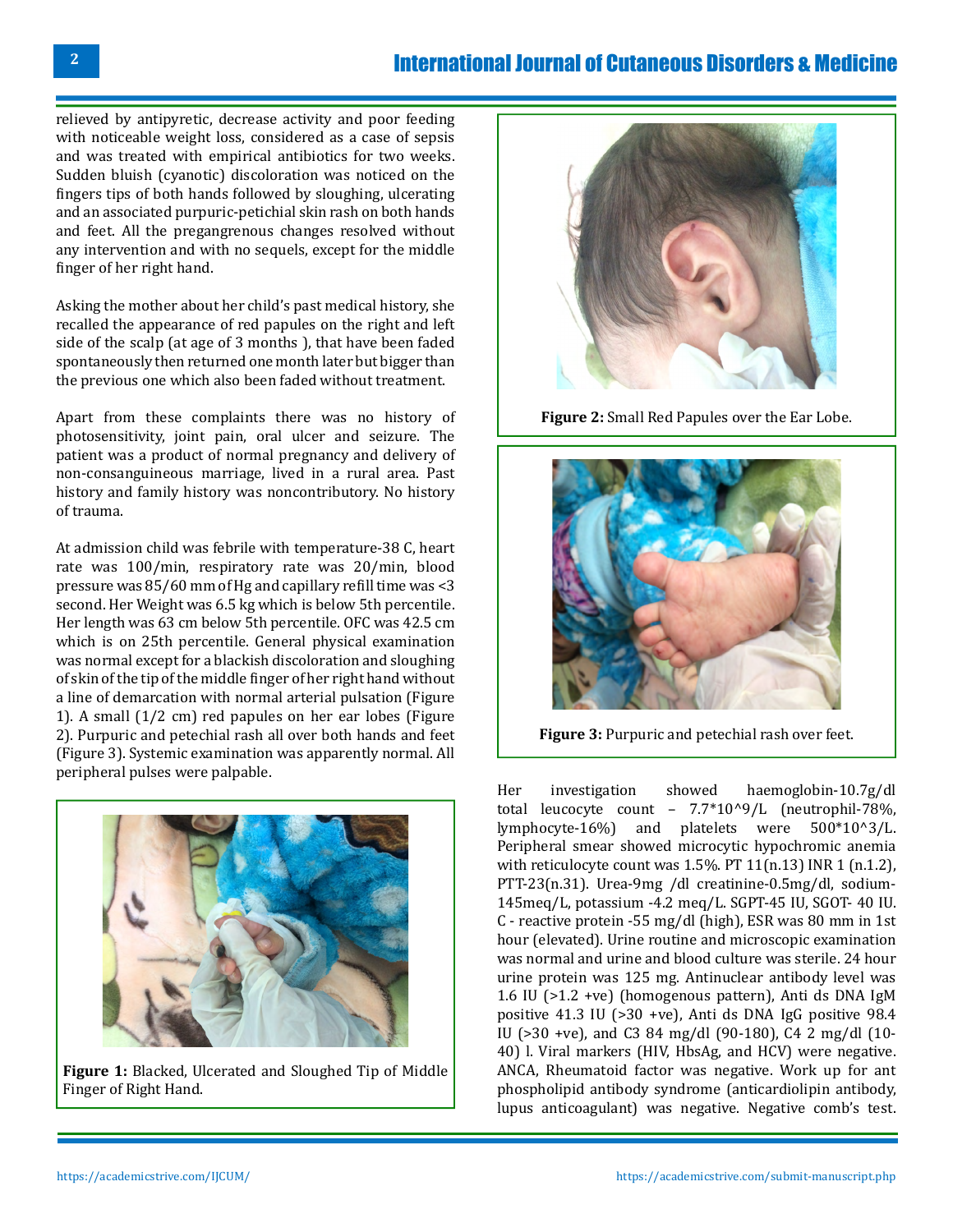Prothrombotic workup including ant thrombin C, protein C and S were not done.

Chest radiographs, electrocardiographs, renal and abdominal ultrasonography, and cerebrospinal fluid analyses were normal. Doppler ultrasound of both upper and lower limbs was reported as normal.

A diagnosis of SLE was made and with the view of critical digital pregangreanous condition in addition to general ill health and her investigations, the child was started on steroid, She was treated with prednisolone (2 mg/kg/day) along with hydroxychloroquin (5-7 mg /kg /day) [2]. During the hospital stay pain subsided and the pregangrenous changes in the right hand disappeared and there was no further progress of the vasculitic changes. During weekly follow up visits she was well.

After 1 month she was symptoms free in the extremities with very good general condition .The dosage of prednisolone was reduced to 1 mg/kg/day with gradual tapering and her condition has been under control for 3 months [2].

In treatment plan, proper counseling was done to the child's parents with strict avoidance of sun exposure and cold exposure. Vitamin D supplements were further added to the patient.

Prednisolone was discontinued after six months as nuclear antibodies and antibodies to double stranded DNA were negative.

Over the next year, the patient showed improvement in her clinical parameters and laboratory indices. The patient is still being followed up.

## **Discussion**

We described an infant girl with digital and skin manifestations as the only presenting features and later on investigations found to have positive for SLE but negative for ant phospholipid antibody.

The etiology of digital involvement in SLE is complex and may involve several factors including Ant phospholipid Syndrome, vacuities, premature atherosclerosis, vasospasm and thromboembolism. Digital and skin manifestations without these etiologies are very rare in SLE [7].

Gangrene of the extremities is very rare, occurring in about 1% of SLE patients, and most often affects the upper extremities [8]. Gangrene in children with lupus has been described by several authors, but in the present case, the age of onset was very early at 8 months [8].

In adults there are many cases of digital gangrene as an initial manifestation in SLE at presentation but in pediatric age group only few cases report [8,9].

We also emphasized on aggressive treatment of critical digital ischemia which can save the ischemic digit and prevent progression of gangrene.

## **Conclusion**

SLE in pediatric age group is a challenging disease both difficult to diagnose and to treat.

In our case, after confirmation of diagnosis of SLE, we began treatment with prednisolone and Hydroxychloroquine. She appeared to respond to this combination, judging by the disappearance of the digital discoloration, other skin changes and general good health condition.

This case highlights the importance of precise management and awareness of very rare manifestations of a common disease like SLE. Gangrene can be initial symptom of SLE in children.

# **Recommendations**

We recommended SLE evaluation in all children with vasculitic symptoms. We also emphasized on proper treatment of critical digital and skin manifestations which can prevent the ischemic harm to the digit and prevent progression of gangrene. The recommended treatment for vacuities is steroids.

#### **Conflict Interest:** None

**Funding:** We received no funds to complete this article apart from self-funding.

**Ethical Clearance:** Permission was taken from the Patients' Parents for Taking Photos and Publishing the Article.

#### **References**

- 1. [Silva CA, Aikawa NE, Pereira RM, Arruda Campos LM](https://pubmed.ncbi.nlm.nih.gov/26589476/) [\(2016\) Management considerations for childhood-onset](https://pubmed.ncbi.nlm.nih.gov/26589476/) [systemic lupus erythematosus patients and implications](https://pubmed.ncbi.nlm.nih.gov/26589476/)  [on therapy. Expert Rev Clin Immunol 12\(3\): 301-313.](https://pubmed.ncbi.nlm.nih.gov/26589476/)
- 2. Rebecca E Sadun, Stacy P Ardoin, Laura E Schanberg (2016) Systemic Lupus Erythromatosus In: Nelson WE, Behrman RE, Kliegman RM, et al. (Eds.), Nelson textbook of paediatrics. 20<sup>th</sup> (Edn.), Philadelphia: Elsevier Co. 158: 1176-11806.